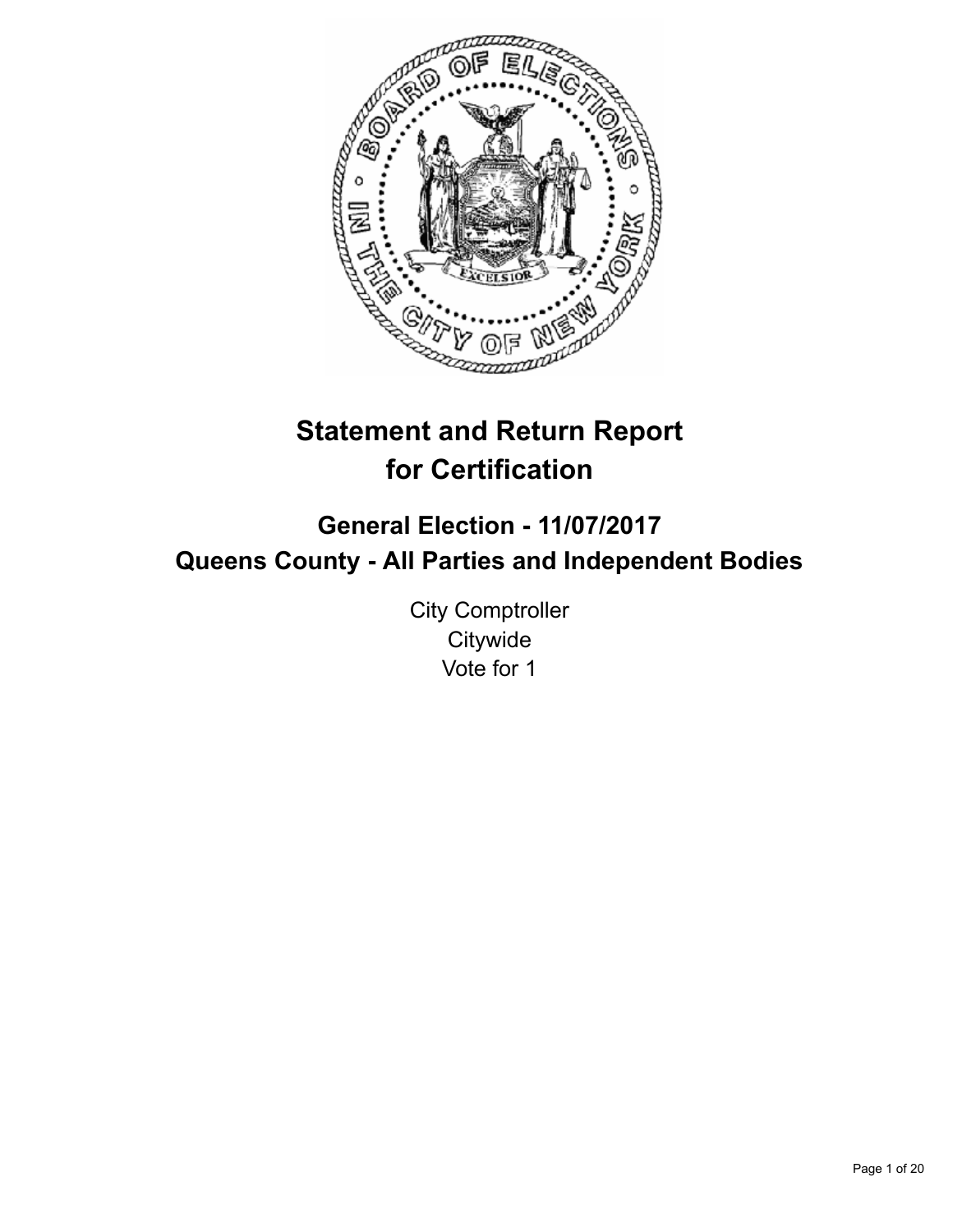

| <b>PUBLIC COUNTER</b>                                    | 21,484 |
|----------------------------------------------------------|--------|
| <b>MANUALLY COUNTED EMERGENCY</b>                        | 0      |
| <b>ABSENTEE / MILITARY</b>                               | 895    |
| <b>AFFIDAVIT</b>                                         | 217    |
| <b>Total Ballots</b>                                     | 22,596 |
| Less - Inapplicable Federal/Special Presidential Ballots | 0      |
| <b>Total Applicable Ballots</b>                          | 22,596 |
| SCOTT M. STRINGER (DEMOCRATIC)                           | 10,653 |
| MICHEL J. FAULKNER (REPUBLICAN)                          | 7,116  |
| MICHEL J. FAULKNER (CONSERVATIVE)                        | 1,698  |
| JULIA A. WILLEBRAND (GREEN)                              | 489    |
| SCOTT M. STRINGER (WORKING FAMILIES)                     | 680    |
| MICHEL J. FAULKNER (REFORM)                              | 88     |
| MICHEL J. FAULKNER (STOP DE BLASIO)                      | 121    |
| ALEX MERCED (LIBERTARIAN)                                | 127    |
| CAMILE HANDY (WRITE-IN)                                  | 1      |
| DONALD DUCK (WRITE-IN)                                   | 1      |
| <b>GEORGE METESKY (WRITE-IN)</b>                         | 1      |
| HOWARD STERN (WRITE-IN)                                  | 1      |
| KEVIN LOZANO (WRITE-IN)                                  | 1      |
| LEW SIMON (WRITE-IN)                                     | 1      |
| MICKEY MOUSE (WRITE-IN)                                  | 1      |
| <b>OWEN BENJAMIN SMITH (WRITE-IN)</b>                    | 1      |
| TUCAN SAM (WRITE-IN)                                     | 1      |
| UNATTRIBUTABLE WRITE-IN (WRITE-IN)                       | 5      |
| UNCOUNTED WRITE-IN PER STATUTE (WRITE-IN)                | 1      |
| <b>Total Votes</b>                                       | 20,987 |
| Unrecorded                                               | 1,609  |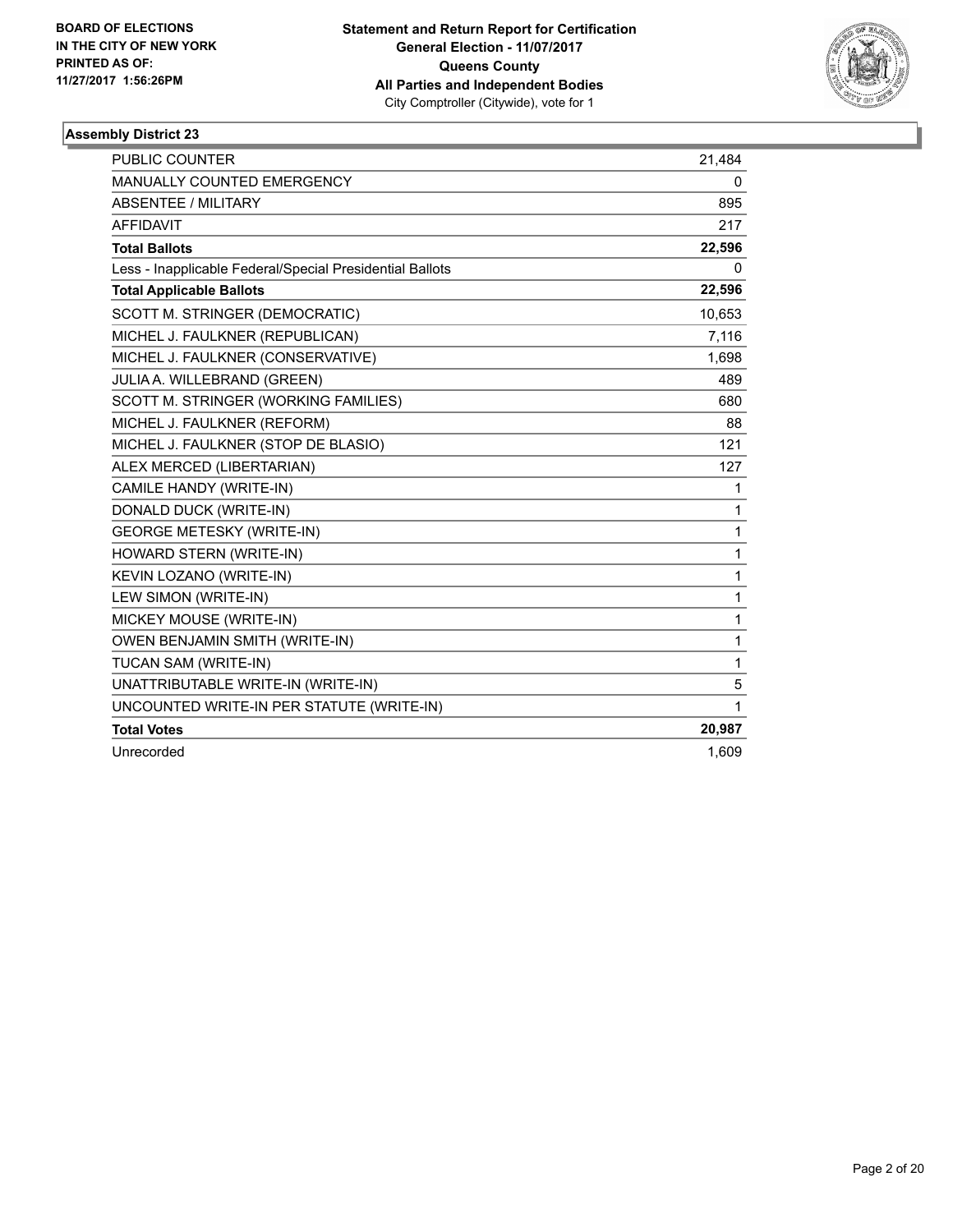

| PUBLIC COUNTER                                           | 14,858 |
|----------------------------------------------------------|--------|
| <b>MANUALLY COUNTED EMERGENCY</b>                        | 0      |
| <b>ABSENTEE / MILITARY</b>                               | 497    |
| <b>AFFIDAVIT</b>                                         | 118    |
| <b>Total Ballots</b>                                     | 15,473 |
| Less - Inapplicable Federal/Special Presidential Ballots | 0      |
| <b>Total Applicable Ballots</b>                          | 15,473 |
| SCOTT M. STRINGER (DEMOCRATIC)                           | 10,427 |
| MICHEL J. FAULKNER (REPUBLICAN)                          | 2,664  |
| MICHEL J. FAULKNER (CONSERVATIVE)                        | 564    |
| JULIA A. WILLEBRAND (GREEN)                              | 355    |
| SCOTT M. STRINGER (WORKING FAMILIES)                     | 523    |
| MICHEL J. FAULKNER (REFORM)                              | 55     |
| MICHEL J. FAULKNER (STOP DE BLASIO)                      | 73     |
| ALEX MERCED (LIBERTARIAN)                                | 78     |
| JOEL BLUMENFELD (WRITE-IN)                               | 1      |
| UNATTRIBUTABLE WRITE-IN (WRITE-IN)                       | 5      |
| VISHNU R MAHADEO (WRITE-IN)                              | 1      |
| <b>Total Votes</b>                                       | 14,746 |
| Unrecorded                                               | 727    |

| <b>PUBLIC COUNTER</b>                                    | 13,277         |
|----------------------------------------------------------|----------------|
| <b>MANUALLY COUNTED EMERGENCY</b>                        | 1              |
| <b>ABSENTEE / MILITARY</b>                               | 366            |
| <b>AFFIDAVIT</b>                                         | 69             |
| <b>Total Ballots</b>                                     | 13,713         |
| Less - Inapplicable Federal/Special Presidential Ballots | 0              |
| <b>Total Applicable Ballots</b>                          | 13,713         |
| SCOTT M. STRINGER (DEMOCRATIC)                           | 7,776          |
| MICHEL J. FAULKNER (REPUBLICAN)                          | 3,327          |
| MICHEL J. FAULKNER (CONSERVATIVE)                        | 653            |
| JULIA A. WILLEBRAND (GREEN)                              | 396            |
| SCOTT M. STRINGER (WORKING FAMILIES)                     | 463            |
| MICHEL J. FAULKNER (REFORM)                              | 47             |
| MICHEL J. FAULKNER (STOP DE BLASIO)                      | 54             |
| ALEX MERCED (LIBERTARIAN)                                | 96             |
| ESTHER PEIHES (WRITE-IN)                                 | 1              |
| JOSEPH TROINA (WRITE-IN)                                 | 1              |
| MICHAEL IVORY (WRITE-IN)                                 | 1              |
| UNATTRIBUTABLE WRITE-IN (WRITE-IN)                       | $\overline{2}$ |
| VIN DIESEL (WRITE-IN)                                    | 1              |
| <b>Total Votes</b>                                       | 12,818         |
| Unrecorded                                               | 895            |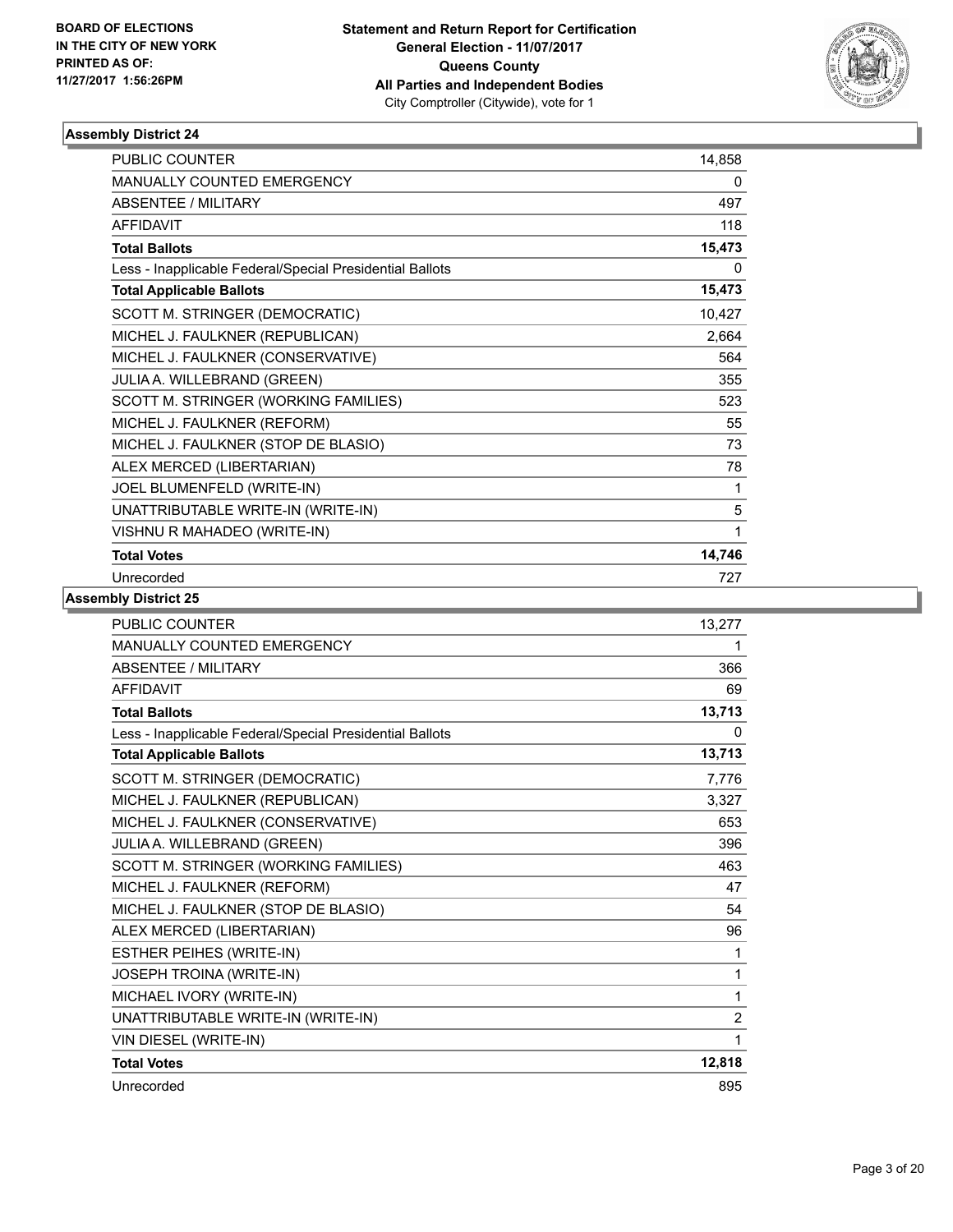

| PUBLIC COUNTER                                           | 23,361         |
|----------------------------------------------------------|----------------|
| MANUALLY COUNTED EMERGENCY                               | 0              |
| <b>ABSENTEE / MILITARY</b>                               | 843            |
| <b>AFFIDAVIT</b>                                         | 175            |
| <b>Total Ballots</b>                                     | 24,379         |
| Less - Inapplicable Federal/Special Presidential Ballots | 0              |
| <b>Total Applicable Ballots</b>                          | 24,379         |
| SCOTT M. STRINGER (DEMOCRATIC)                           | 12,197         |
| MICHEL J. FAULKNER (REPUBLICAN)                          | 7,193          |
| MICHEL J. FAULKNER (CONSERVATIVE)                        | 1,538          |
| JULIA A. WILLEBRAND (GREEN)                              | 604            |
| SCOTT M. STRINGER (WORKING FAMILIES)                     | 862            |
| MICHEL J. FAULKNER (REFORM)                              | 97             |
| MICHEL J. FAULKNER (STOP DE BLASIO)                      | 125            |
| ALEX MERCED (LIBERTARIAN)                                | 123            |
| ALAN STARK (WRITE-IN)                                    | 1              |
| <b>BRUCE BARONOFF (WRITE-IN)</b>                         | 1              |
| ELIO FORCINA (WRITE-IN)                                  | $\overline{2}$ |
| HULK HOGAN (WRITE-IN)                                    | 1              |
| JENNETTE TARIK (WRITE-IN)                                | 1              |
| PHILIP M. MCGRORY (WRITE-IN)                             | 1              |
| SCOTT SIEBER (WRITE-IN)                                  | 1              |
| THEONI KOSEFAS (WRITE-IN)                                | 1              |
| UNATTRIBUTABLE WRITE-IN (WRITE-IN)                       | 3              |
| WILLIE MAYS (WRITE-IN)                                   | 1              |
| <b>Total Votes</b>                                       | 22,752         |
| Unrecorded                                               | 1.627          |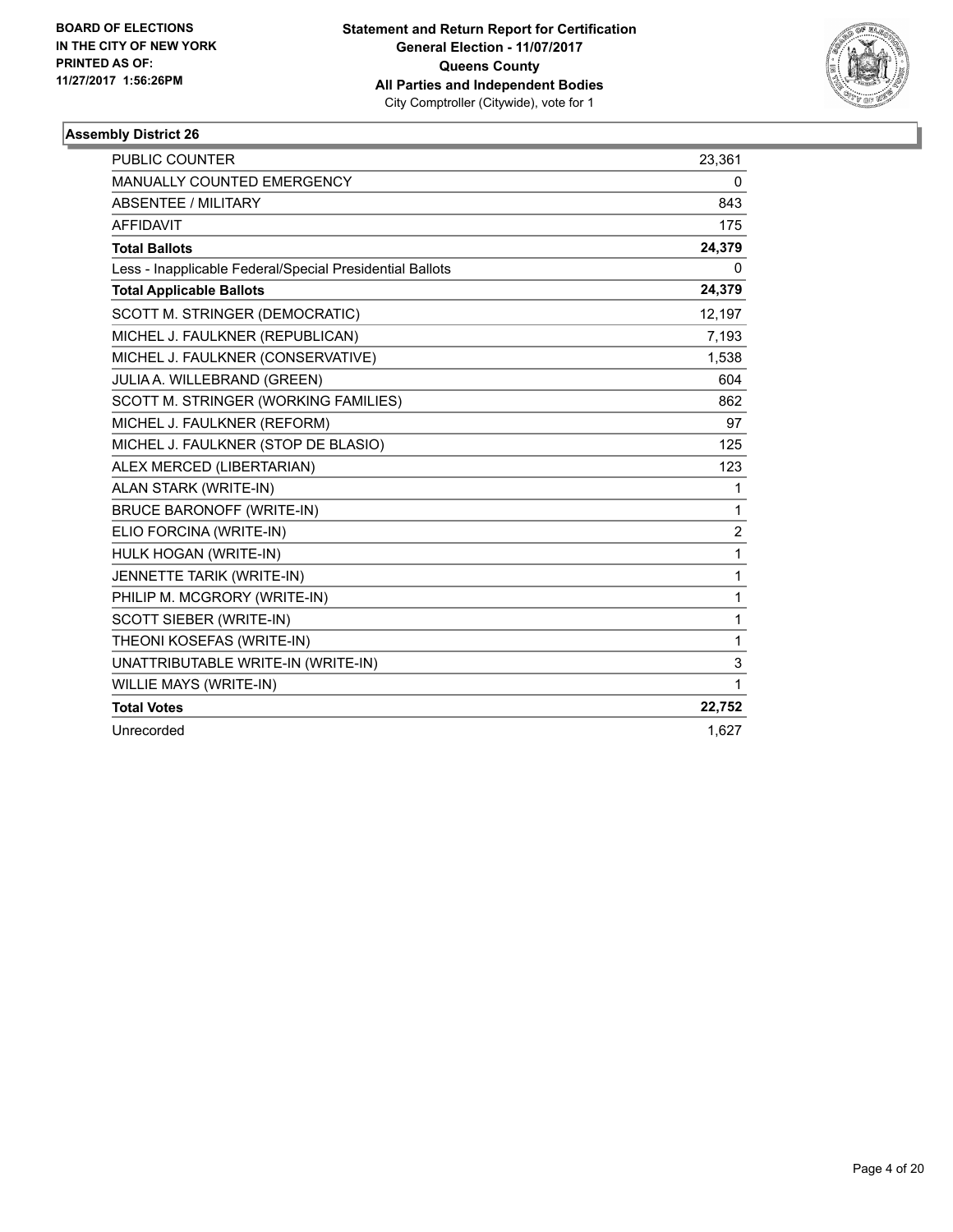

| <b>PUBLIC COUNTER</b>                                    | 14,492         |
|----------------------------------------------------------|----------------|
| <b>MANUALLY COUNTED EMERGENCY</b>                        | 2              |
| ABSENTEE / MILITARY                                      | 541            |
| <b>AFFIDAVIT</b>                                         | 176            |
| <b>Total Ballots</b>                                     | 15,211         |
| Less - Inapplicable Federal/Special Presidential Ballots | 0              |
| <b>Total Applicable Ballots</b>                          | 15,211         |
| SCOTT M. STRINGER (DEMOCRATIC)                           | 9,152          |
| MICHEL J. FAULKNER (REPUBLICAN)                          | 3,214          |
| MICHEL J. FAULKNER (CONSERVATIVE)                        | 580            |
| JULIA A. WILLEBRAND (GREEN)                              | 436            |
| SCOTT M. STRINGER (WORKING FAMILIES)                     | 620            |
| MICHEL J. FAULKNER (REFORM)                              | 57             |
| MICHEL J. FAULKNER (STOP DE BLASIO)                      | 72             |
| ALEX MERCED (LIBERTARIAN)                                | 90             |
| AKEEM BROWDER (WRITE-IN)                                 | 1              |
| CHRISTOPHER M. MASTROSIMONE (WRITE-IN)                   | 1              |
| COOKIE MONSTER (WRITE-IN)                                | 1              |
| DONALD TRUMP (WRITE-IN)                                  | $\overline{2}$ |
| ERIC A. CAMPBELL (WRITE-IN)                              | 1              |
| <b>GEOFFREY METH (WRITE-IN)</b>                          | 1              |
| JOHN J. DORDY (WRITE-IN)                                 | 1              |
| MAYLIN CAMPBELL (WRITE-IN)                               | 1              |
| MELANIE GROSS (WRITE-IN)                                 | 1              |
| ROBERT WOODSON (WRITE-IN)                                | 1              |
| SHOSHANA RUBIN (WRITE-IN)                                | 1              |
| UNATTRIBUTABLE WRITE-IN (WRITE-IN)                       | 1              |
| <b>Total Votes</b>                                       | 14,234         |
| Unrecorded                                               | 977            |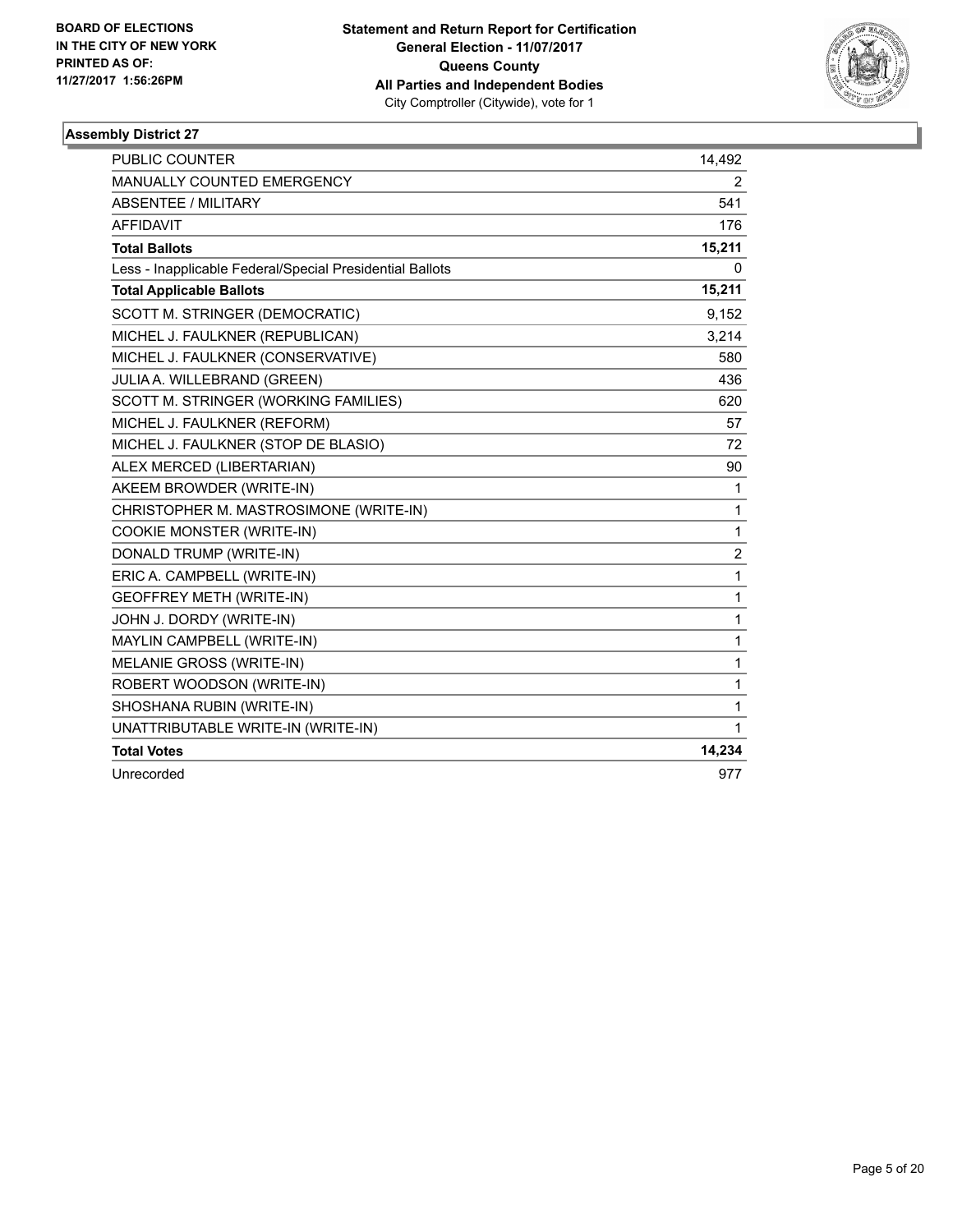

| <b>PUBLIC COUNTER</b>                                    | 19,053 |
|----------------------------------------------------------|--------|
| MANUALLY COUNTED EMERGENCY                               | 0      |
| <b>ABSENTEE / MILITARY</b>                               | 699    |
| <b>AFFIDAVIT</b>                                         | 176    |
| <b>Total Ballots</b>                                     | 19,928 |
| Less - Inapplicable Federal/Special Presidential Ballots | 0      |
| <b>Total Applicable Ballots</b>                          | 19,928 |
| SCOTT M. STRINGER (DEMOCRATIC)                           | 11,189 |
| MICHEL J. FAULKNER (REPUBLICAN)                          | 4,940  |
| MICHEL J. FAULKNER (CONSERVATIVE)                        | 918    |
| JULIA A. WILLEBRAND (GREEN)                              | 610    |
| SCOTT M. STRINGER (WORKING FAMILIES)                     | 902    |
| MICHEL J. FAULKNER (REFORM)                              | 72     |
| MICHEL J. FAULKNER (STOP DE BLASIO)                      | 87     |
| ALEX MERCED (LIBERTARIAN)                                | 133    |
| COOKIE MONSTER (WRITE-IN)                                | 1      |
| JACQUELINE RIOS (WRITE-IN)                               | 1      |
| JOSEF WASNER (WRITE-IN)                                  | 1      |
| MIKE MILLER (WRITE-IN)                                   | 1      |
| PETER GLEASON (WRITE-IN)                                 | 1      |
| RACHEL MADDOW (WRITE-IN)                                 | 1      |
| UNATTRIBUTABLE WRITE-IN (WRITE-IN)                       | 4      |
| <b>Total Votes</b>                                       | 18,861 |
| Unrecorded                                               | 1.067  |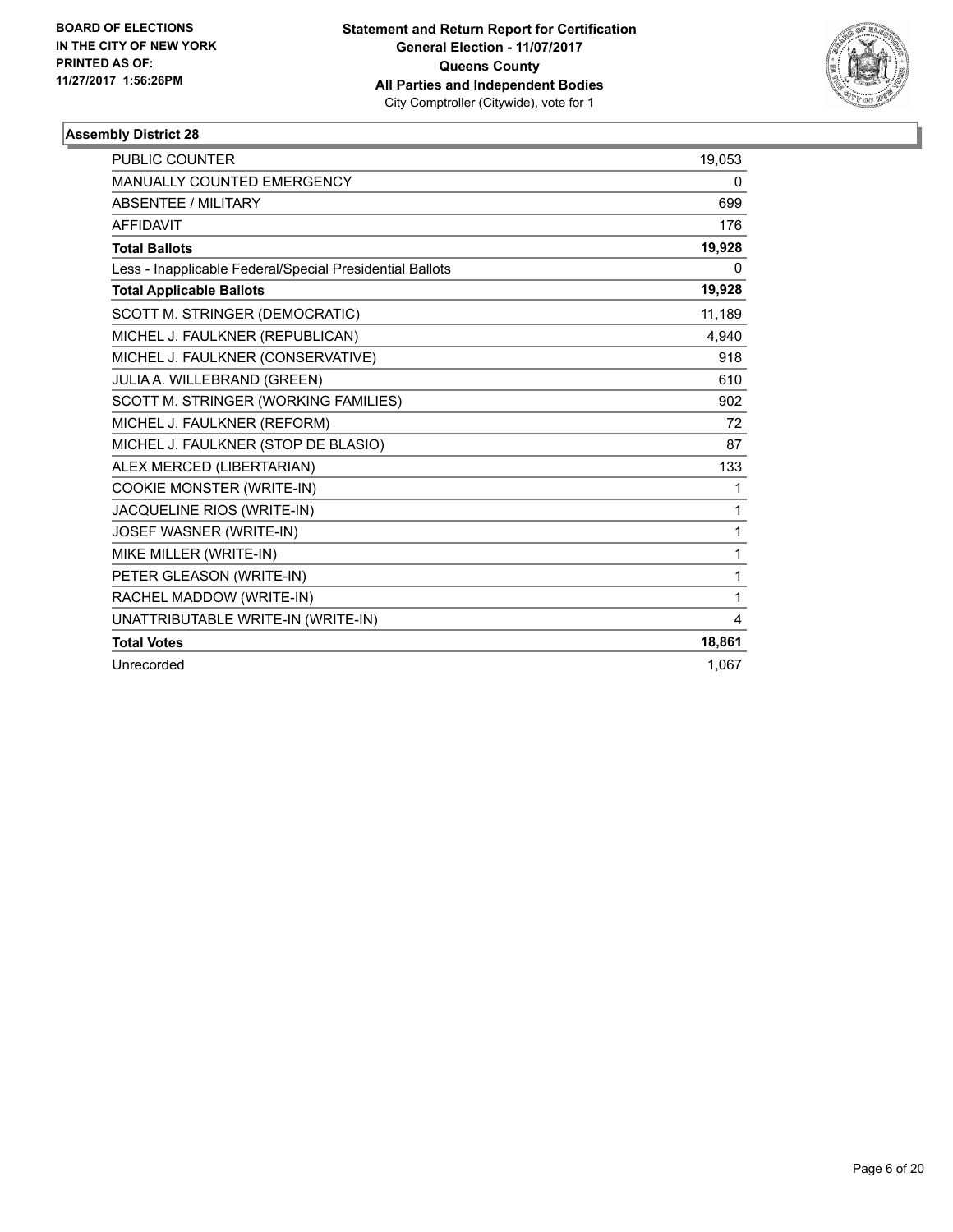

| <b>PUBLIC COUNTER</b>                                    | 18,702 |
|----------------------------------------------------------|--------|
| <b>MANUALLY COUNTED EMERGENCY</b>                        | 0      |
| <b>ABSENTEE / MILITARY</b>                               | 467    |
| <b>AFFIDAVIT</b>                                         | 172    |
| <b>Total Ballots</b>                                     | 19,341 |
| Less - Inapplicable Federal/Special Presidential Ballots | 0      |
| <b>Total Applicable Ballots</b>                          | 19,341 |
| SCOTT M. STRINGER (DEMOCRATIC)                           | 17,170 |
| MICHEL J. FAULKNER (REPUBLICAN)                          | 660    |
| MICHEL J. FAULKNER (CONSERVATIVE)                        | 144    |
| JULIA A. WILLEBRAND (GREEN)                              | 211    |
| SCOTT M. STRINGER (WORKING FAMILIES)                     | 423    |
| MICHEL J. FAULKNER (REFORM)                              | 23     |
| MICHEL J. FAULKNER (STOP DE BLASIO)                      | 13     |
| ALEX MERCED (LIBERTARIAN)                                | 40     |
| CATHERINE C. SAUNDERS (WRITE-IN)                         | 1      |
| JEHOVAH'S KINGDOM (WRITE-IN)                             | 1      |
| JOHN W. CRONIN (WRITE-IN)                                | 1      |
| UNATTRIBUTABLE WRITE-IN (WRITE-IN)                       | 5      |
| WILLIAM MCGRIFF (WRITE-IN)                               | 1      |
| <b>Total Votes</b>                                       | 18,693 |
| Unrecorded                                               | 648    |
|                                                          |        |

| PUBLIC COUNTER                                           | 17,607 |
|----------------------------------------------------------|--------|
| <b>MANUALLY COUNTED EMERGENCY</b>                        | 0      |
| <b>ABSENTEE / MILITARY</b>                               | 482    |
| <b>AFFIDAVIT</b>                                         | 133    |
| <b>Total Ballots</b>                                     | 18,222 |
| Less - Inapplicable Federal/Special Presidential Ballots | 0      |
| <b>Total Applicable Ballots</b>                          | 18,222 |
| SCOTT M. STRINGER (DEMOCRATIC)                           | 9,510  |
| MICHEL J. FAULKNER (REPUBLICAN)                          | 4,739  |
| MICHEL J. FAULKNER (CONSERVATIVE)                        | 966    |
| JULIA A. WILLEBRAND (GREEN)                              | 630    |
| SCOTT M. STRINGER (WORKING FAMILIES)                     | 859    |
| MICHEL J. FAULKNER (REFORM)                              | 79     |
| MICHEL J. FAULKNER (STOP DE BLASIO)                      | 98     |
| ALEX MERCED (LIBERTARIAN)                                | 126    |
| ADAM MIRE (WRITE-IN)                                     | 1      |
| SAMAD NEWAZ (WRITE-IN)                                   | 1      |
| SUSAN S. LEE (WRITE-IN)                                  | 1      |
| UNATTRIBUTABLE WRITE-IN (WRITE-IN)                       | 4      |
| <b>Total Votes</b>                                       | 17,014 |
| Unrecorded                                               | 1,208  |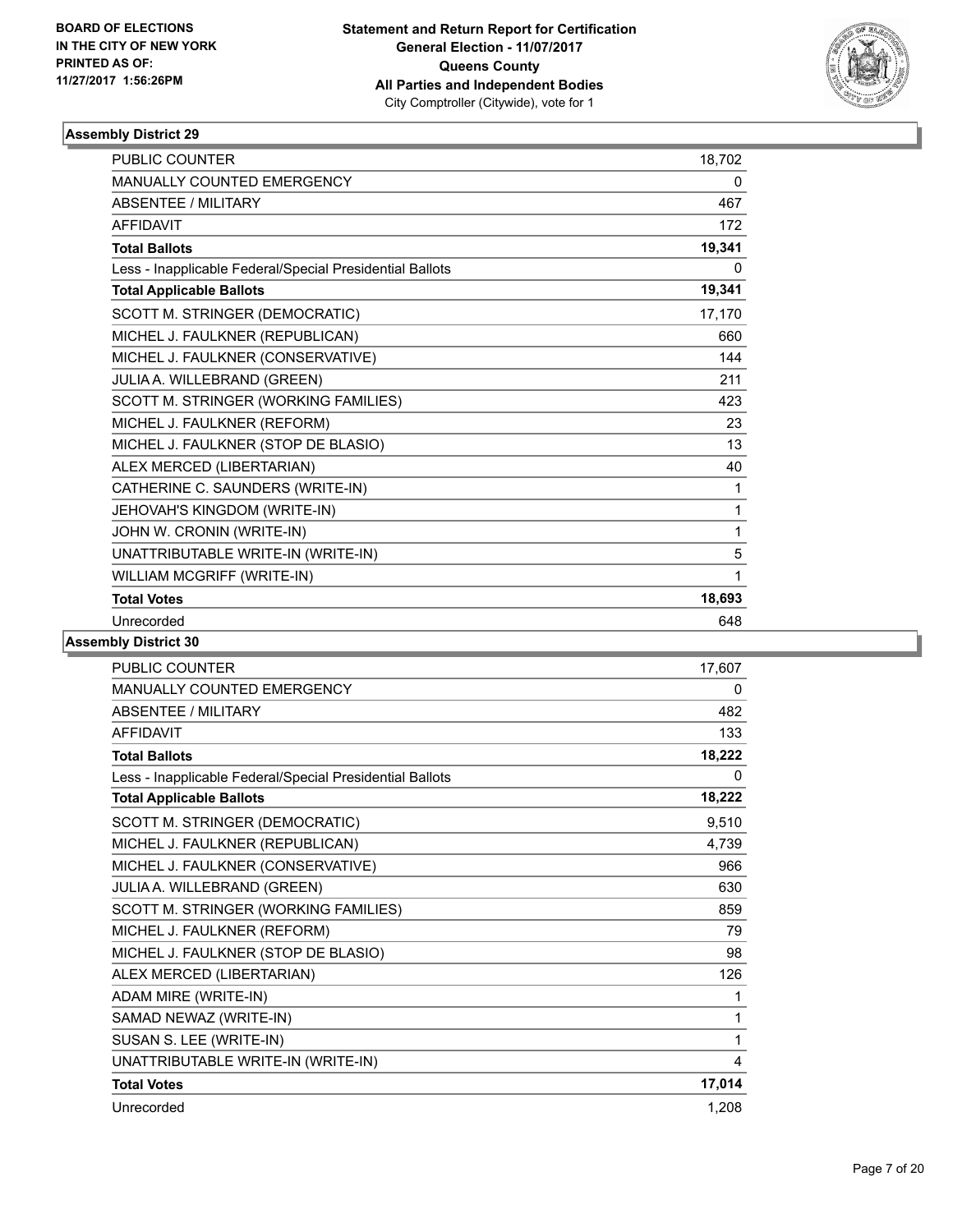

| PUBLIC COUNTER                                           | 12,442         |
|----------------------------------------------------------|----------------|
| <b>MANUALLY COUNTED EMERGENCY</b>                        | 1              |
| <b>ABSENTEE / MILITARY</b>                               | 320            |
| <b>AFFIDAVIT</b>                                         | 150            |
| <b>Total Ballots</b>                                     | 12,913         |
| Less - Inapplicable Federal/Special Presidential Ballots | 0              |
| <b>Total Applicable Ballots</b>                          | 12,913         |
| SCOTT M. STRINGER (DEMOCRATIC)                           | 10,704         |
| MICHEL J. FAULKNER (REPUBLICAN)                          | 837            |
| MICHEL J. FAULKNER (CONSERVATIVE)                        | 212            |
| JULIA A. WILLEBRAND (GREEN)                              | 196            |
| SCOTT M. STRINGER (WORKING FAMILIES)                     | 326            |
| MICHEL J. FAULKNER (REFORM)                              | 28             |
| MICHEL J. FAULKNER (STOP DE BLASIO)                      | 14             |
| ALEX MERCED (LIBERTARIAN)                                | 40             |
| <b>BUGS BUNNY (WRITE-IN)</b>                             | 1              |
| MICHAEL BLOOMBERG (WRITE-IN)                             | $\overline{2}$ |
| OSASUMWEN ASEMOTA (WRITE-IN)                             | $\mathbf{1}$   |
| STEPHANY BATISTA (WRITE-IN)                              | 1              |
| UNATTRIBUTABLE WRITE-IN (WRITE-IN)                       | 4              |
| <b>Total Votes</b>                                       | 12,366         |
| Unrecorded                                               | 547            |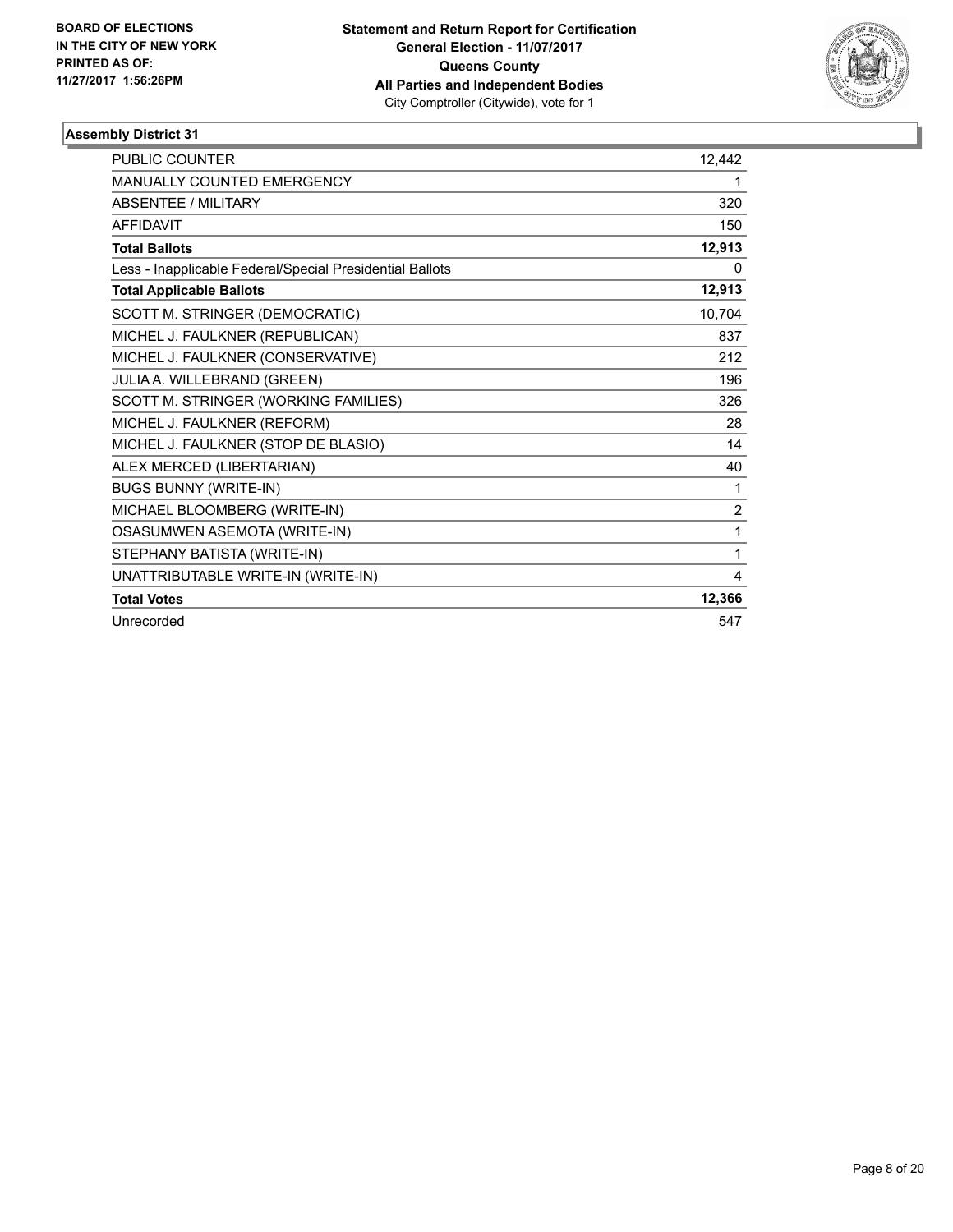

| <b>PUBLIC COUNTER</b>                                    | 17,110       |
|----------------------------------------------------------|--------------|
| <b>MANUALLY COUNTED EMERGENCY</b>                        | 0            |
| <b>ABSENTEE / MILITARY</b>                               | 434          |
| <b>AFFIDAVIT</b>                                         | 168          |
| <b>Total Ballots</b>                                     | 17,712       |
| Less - Inapplicable Federal/Special Presidential Ballots | 0            |
| <b>Total Applicable Ballots</b>                          | 17,712       |
| SCOTT M. STRINGER (DEMOCRATIC)                           | 15.471       |
| MICHEL J. FAULKNER (REPUBLICAN)                          | 506          |
| MICHEL J. FAULKNER (CONSERVATIVE)                        | 112          |
| JULIA A. WILLEBRAND (GREEN)                              | 225          |
| SCOTT M. STRINGER (WORKING FAMILIES)                     | 438          |
| MICHEL J. FAULKNER (REFORM)                              | 26           |
| MICHEL J. FAULKNER (STOP DE BLASIO)                      | 17           |
| ALEX MERCED (LIBERTARIAN)                                | 39           |
| <b>BUTLER RICHARD (WRITE-IN)</b>                         | $\mathbf{1}$ |
| CRAIG EUGENE BOYER (WRITE-IN)                            | $\mathbf{1}$ |
| ERIC ADAMS (WRITE-IN)                                    | $\mathbf{1}$ |
| <b>GERARD MIDDLETON (WRITE-IN)</b>                       | $\mathbf{1}$ |
| <b>JESUS CHRIST (WRITE-IN)</b>                           | $\mathbf 1$  |
| JOSEPH MARTHONE (WRITE-IN)                               | $\mathbf{1}$ |
| UNATTRIBUTABLE WRITE-IN (WRITE-IN)                       | 3            |
| UNCOUNTED WRITE-IN PER STATUTE (WRITE-IN)                | 1            |
| WILLIE L. BAKER (WRITE-IN)                               | $\mathbf{1}$ |
| <b>Total Votes</b>                                       | 16,845       |
| Unrecorded                                               | 867          |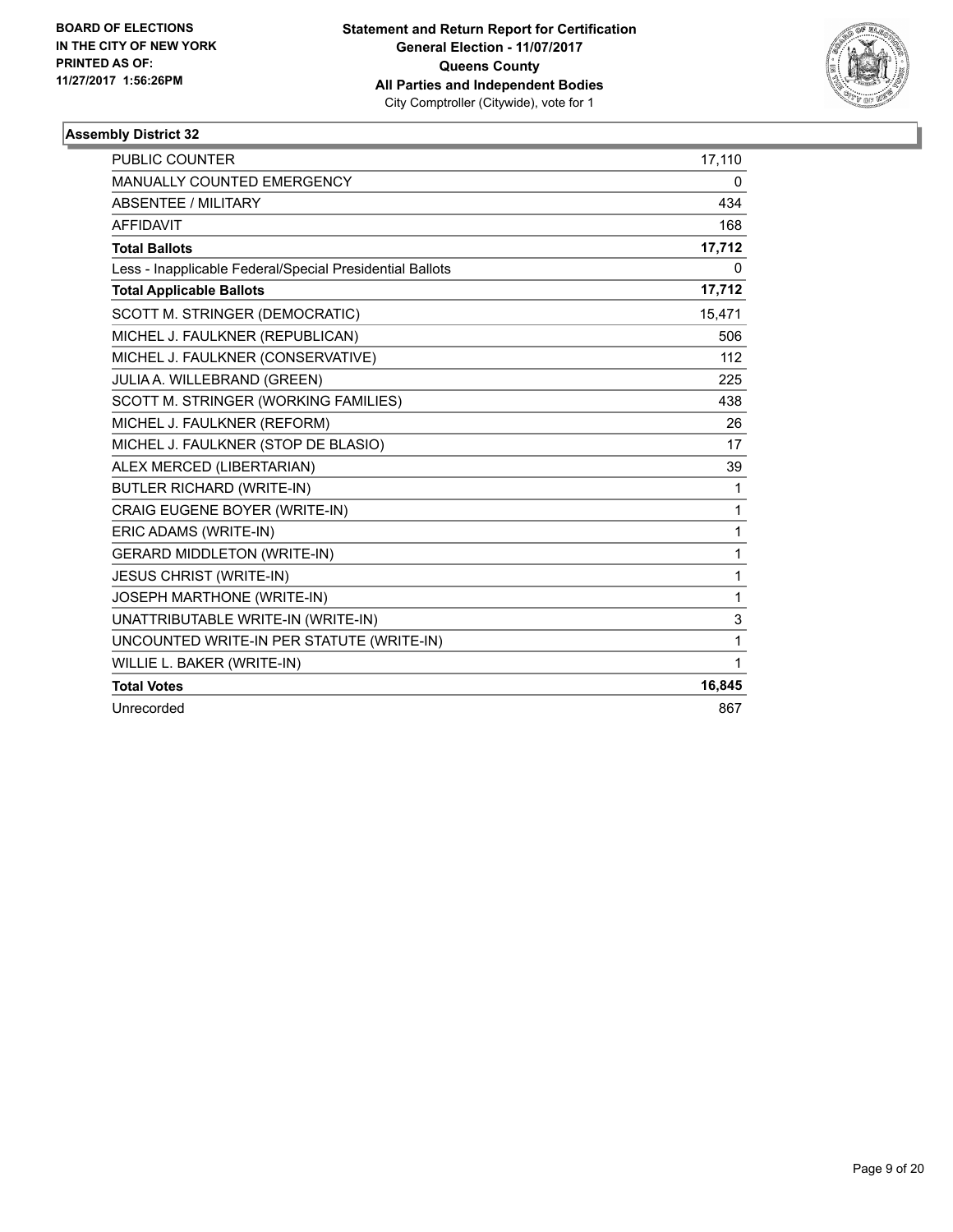

| <b>PUBLIC COUNTER</b>                                    | 21,009         |
|----------------------------------------------------------|----------------|
| <b>MANUALLY COUNTED EMERGENCY</b>                        | 6              |
| ABSENTEE / MILITARY                                      | 473            |
| <b>AFFIDAVIT</b>                                         | 173            |
| <b>Total Ballots</b>                                     | 21,661         |
| Less - Inapplicable Federal/Special Presidential Ballots | 0              |
| <b>Total Applicable Ballots</b>                          | 21,661         |
| SCOTT M. STRINGER (DEMOCRATIC)                           | 17,278         |
| MICHEL J. FAULKNER (REPUBLICAN)                          | 1,969          |
| MICHEL J. FAULKNER (CONSERVATIVE)                        | 487            |
| JULIA A. WILLEBRAND (GREEN)                              | 331            |
| SCOTT M. STRINGER (WORKING FAMILIES)                     | 565            |
| MICHEL J. FAULKNER (REFORM)                              | 37             |
| MICHEL J. FAULKNER (STOP DE BLASIO)                      | 55             |
| ALEX MERCED (LIBERTARIAN)                                | 61             |
| <b>BARRY GREENSPAN (WRITE-IN)</b>                        | 1              |
| <b>BO DIETL (WRITE-IN)</b>                               | $\mathbf{1}$   |
| CHEDOZE CHEYERE (WRITE-IN)                               | 1              |
| DAVID P. SEGRE (WRITE-IN)                                | 1              |
| DONALD DUCK (WRITE-IN)                                   | 1              |
| <b>DWIGHT DICKSON (WRITE-IN)</b>                         | 1              |
| JOANN WHITEHEAD (WRITE-IN)                               | 1              |
| JOHN L. BURNETT (WRITE-IN)                               | 1              |
| KENNETH SHELTON (WRITE-IN)                               | 1              |
| ROBBIE GOSINE (WRITE-IN)                                 | $\overline{2}$ |
| UNATTRIBUTABLE WRITE-IN (WRITE-IN)                       | 5              |
| VIOLA PLUMMER (WRITE-IN)                                 | 1              |
| <b>Total Votes</b>                                       | 20,800         |
| Unrecorded                                               | 861            |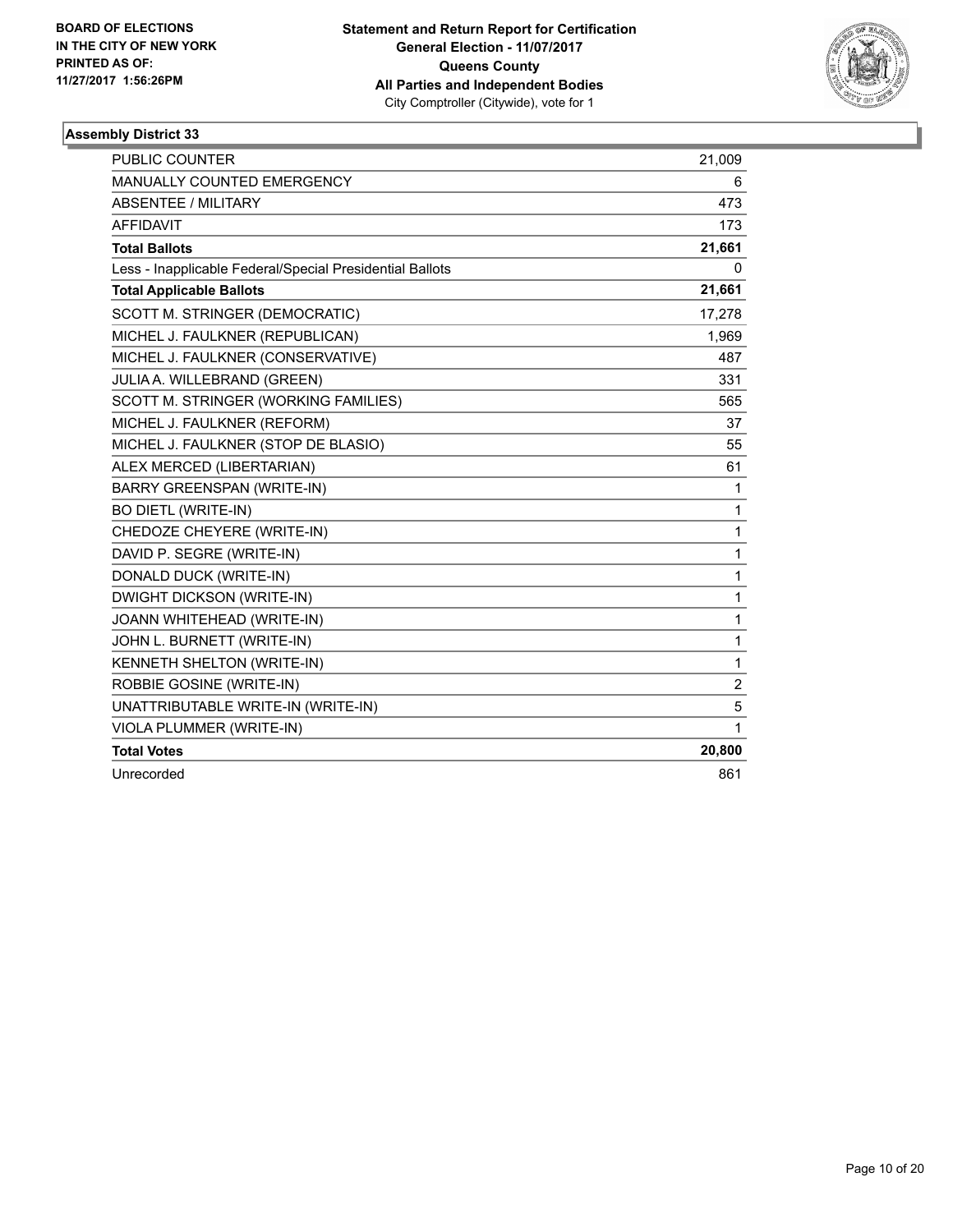

| PUBLIC COUNTER                                           | 10,767         |
|----------------------------------------------------------|----------------|
| MANUALLY COUNTED EMERGENCY                               | 0              |
| <b>ABSENTEE / MILITARY</b>                               | 261            |
| <b>AFFIDAVIT</b>                                         | 124            |
| <b>Total Ballots</b>                                     | 11,152         |
| Less - Inapplicable Federal/Special Presidential Ballots | 0              |
| <b>Total Applicable Ballots</b>                          | 11,152         |
| SCOTT M. STRINGER (DEMOCRATIC)                           | 7,358          |
| MICHEL J. FAULKNER (REPUBLICAN)                          | 1,459          |
| MICHEL J. FAULKNER (CONSERVATIVE)                        | 320            |
| JULIA A. WILLEBRAND (GREEN)                              | 461            |
| SCOTT M. STRINGER (WORKING FAMILIES)                     | 677            |
| MICHEL J. FAULKNER (REFORM)                              | 17             |
| MICHEL J. FAULKNER (STOP DE BLASIO)                      | 43             |
| ALEX MERCED (LIBERTARIAN)                                | 62             |
| AMADAO DIALLO (WRITE-IN)                                 | 1              |
| BERNIE SANDERS (WRITE-IN)                                | 1              |
| DOMENIC M. RECCHIO SR (WRITE-IN)                         | 1              |
| ERIC GARNER (WRITE-IN)                                   | 1              |
| FARHAN HAQUE (WRITE-IN)                                  | 1              |
| HIRAM MONSERRATE (WRITE-IN)                              | 1              |
| JAMES R. MCMANUS (WRITE-IN)                              | 1              |
| UNATTRIBUTABLE WRITE-IN (WRITE-IN)                       | $\overline{7}$ |
| <b>Total Votes</b>                                       | 10,411         |
| Unrecorded                                               | 741            |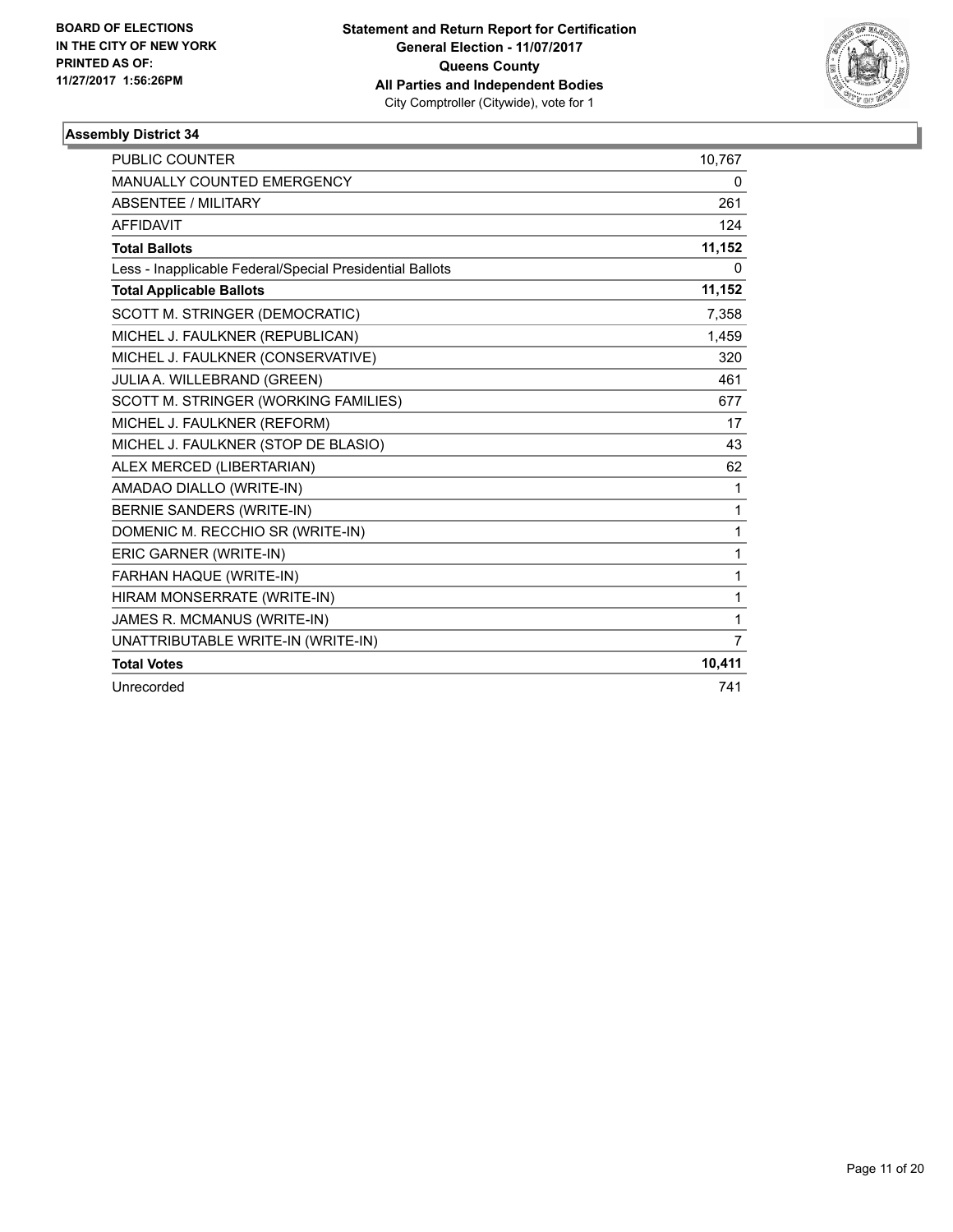

| PUBLIC COUNTER                                           | 9,131 |
|----------------------------------------------------------|-------|
| MANUALLY COUNTED EMERGENCY                               | 0     |
| <b>ABSENTEE / MILITARY</b>                               | 371   |
| <b>AFFIDAVIT</b>                                         | 70    |
| <b>Total Ballots</b>                                     | 9,572 |
| Less - Inapplicable Federal/Special Presidential Ballots | 0     |
| <b>Total Applicable Ballots</b>                          | 9,572 |
| SCOTT M. STRINGER (DEMOCRATIC)                           | 7,068 |
| MICHEL J. FAULKNER (REPUBLICAN)                          | 1,037 |
| MICHEL J. FAULKNER (CONSERVATIVE)                        | 179   |
| JULIA A. WILLEBRAND (GREEN)                              | 249   |
| SCOTT M. STRINGER (WORKING FAMILIES)                     | 280   |
| MICHEL J. FAULKNER (REFORM)                              | 25    |
| MICHEL J. FAULKNER (STOP DE BLASIO)                      | 26    |
| ALEX MERCED (LIBERTARIAN)                                | 49    |
| <b>GREEN ARROW (WRITE-IN)</b>                            | 1     |
| JOHN VERCO (WRITE-IN)                                    | 1     |
| KENNETH SHELTON (WRITE-IN)                               | 1     |
| MARK J. BIBLIS (WRITE-IN)                                | 1     |
| UNATTRIBUTABLE WRITE-IN (WRITE-IN)                       | 4     |
| WARREN BUFFET (WRITE-IN)                                 | 1     |
| <b>Total Votes</b>                                       | 8,922 |
| Unrecorded                                               | 650   |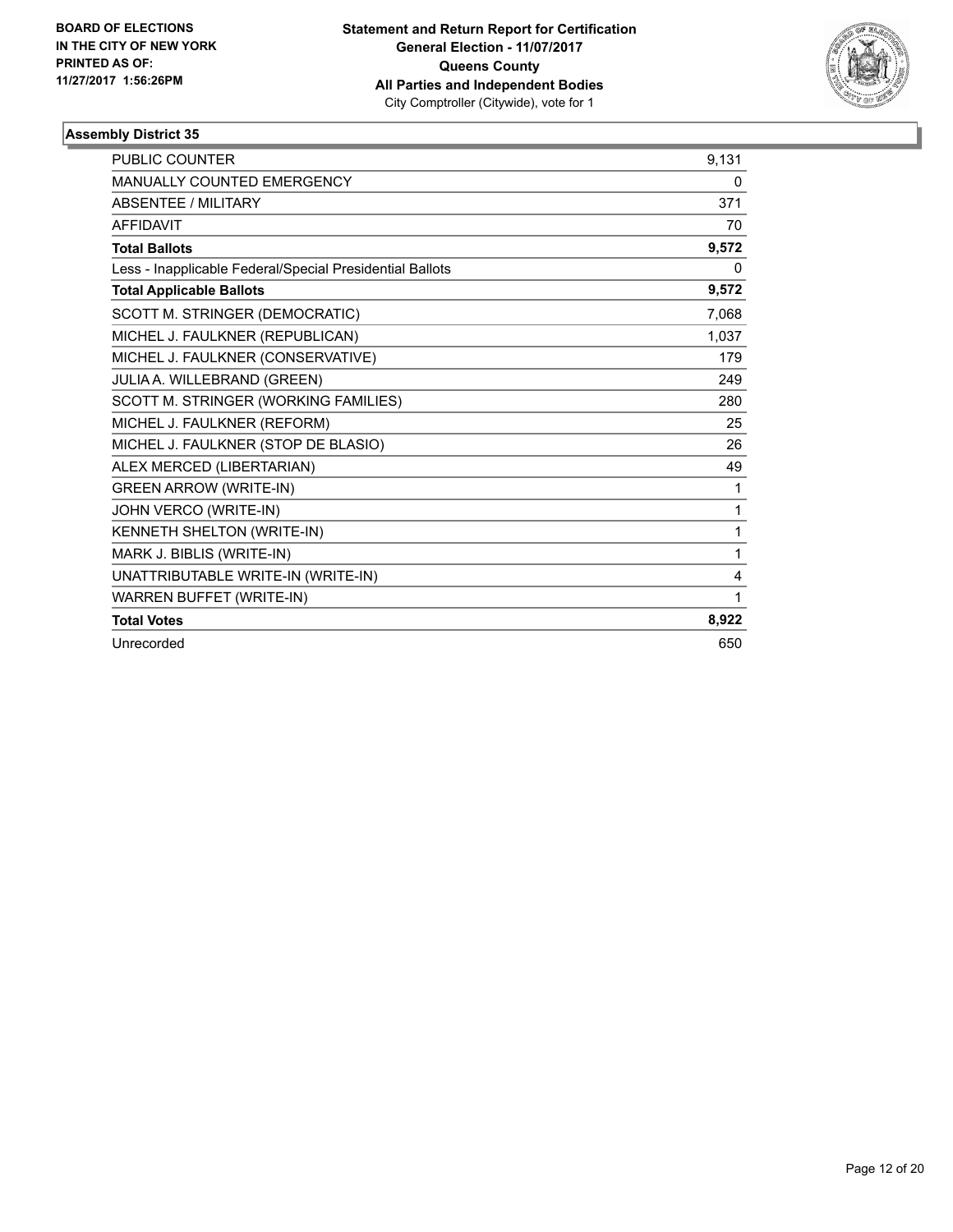

| <b>PUBLIC COUNTER</b>                                    | 18,085         |
|----------------------------------------------------------|----------------|
| <b>MANUALLY COUNTED EMERGENCY</b>                        | 0              |
| <b>ABSENTEE / MILITARY</b>                               | 311            |
| <b>AFFIDAVIT</b>                                         | 258            |
| <b>Total Ballots</b>                                     | 18,654         |
| Less - Inapplicable Federal/Special Presidential Ballots | $\Omega$       |
| <b>Total Applicable Ballots</b>                          | 18,654         |
| SCOTT M. STRINGER (DEMOCRATIC)                           | 11,518         |
| MICHEL J. FAULKNER (REPUBLICAN)                          | 2.900          |
| MICHEL J. FAULKNER (CONSERVATIVE)                        | 536            |
| JULIA A. WILLEBRAND (GREEN)                              | 820            |
| SCOTT M. STRINGER (WORKING FAMILIES)                     | 1,346          |
| MICHEL J. FAULKNER (REFORM)                              | 59             |
| MICHEL J. FAULKNER (STOP DE BLASIO)                      | 60             |
| ALEX MERCED (LIBERTARIAN)                                | 154            |
| ADAM REESE (WRITE-IN)                                    | 1              |
| ANTRON MCCRAY (WRITE-IN)                                 | 1              |
| DAVID FARBER (WRITE-IN)                                  | 1              |
| ELLIOT SPITZER (WRITE-IN)                                | 3              |
| MAURICE PINZOL (WRITE-IN)                                | 1              |
| MICHAEL WARANTZ (WRITE-IN)                               | 1              |
| UNATTRIBUTABLE WRITE-IN (WRITE-IN)                       | $\overline{7}$ |
| <b>Total Votes</b>                                       | 17,408         |
| Unrecorded                                               | 1,246          |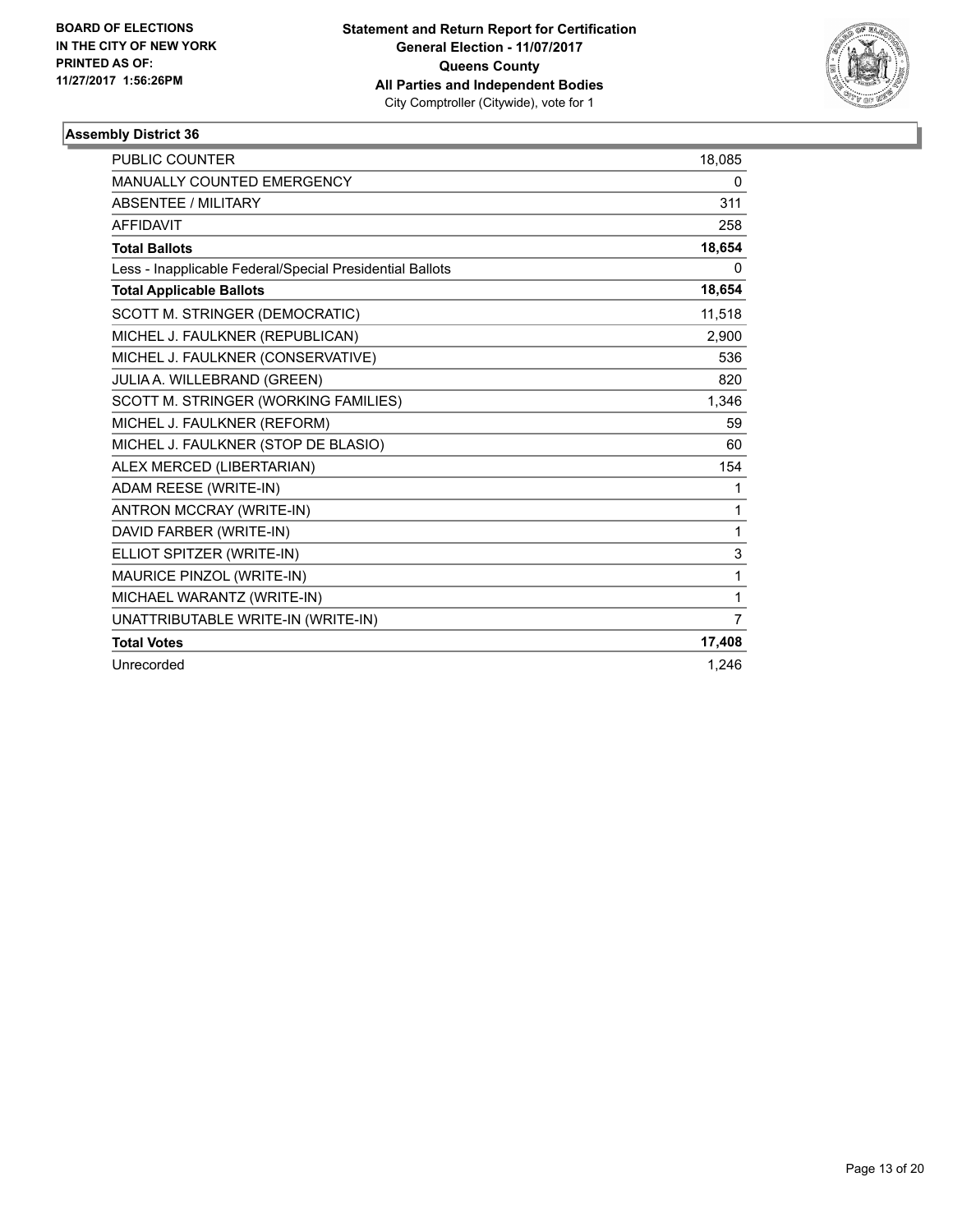

| <b>PUBLIC COUNTER</b>                                    | 15,803      |
|----------------------------------------------------------|-------------|
| MANUALLY COUNTED EMERGENCY                               | 6           |
| <b>ABSENTEE / MILITARY</b>                               | 272         |
| <b>AFFIDAVIT</b>                                         | 227         |
| <b>Total Ballots</b>                                     | 16,308      |
| Less - Inapplicable Federal/Special Presidential Ballots | 0           |
| <b>Total Applicable Ballots</b>                          | 16,308      |
| SCOTT M. STRINGER (DEMOCRATIC)                           | 10,674      |
| MICHEL J. FAULKNER (REPUBLICAN)                          | 2,023       |
| MICHEL J. FAULKNER (CONSERVATIVE)                        | 367         |
| JULIA A. WILLEBRAND (GREEN)                              | 711         |
| SCOTT M. STRINGER (WORKING FAMILIES)                     | 1,209       |
| MICHEL J. FAULKNER (REFORM)                              | 56          |
| MICHEL J. FAULKNER (STOP DE BLASIO)                      | 55          |
| ALEX MERCED (LIBERTARIAN)                                | 115         |
| AIMEE YANEK (WRITE-IN)                                   | 1           |
| ANISA RAIDAH (WRITE-IN)                                  | 1           |
| ANNIE WU (WRITE-IN)                                      | 1           |
| BRAD LANDER (WRITE-IN)                                   | 1           |
| BRIAN YANELA (WRITE-IN)                                  | 1           |
| CHRIS LILAKOS (WRITE-IN)                                 | 1           |
| DANIEL GARODNICK (WRITE-IN)                              | $\mathbf 2$ |
| DANIEL ROBERT MURPHY (WRITE-IN)                          | 1           |
| MIRAN PAVSIC (WRITE-IN)                                  | 1           |
| NAM JOON KIM (WRITE-IN)                                  | 1           |
| NORMAN AREVALO (WRITE-IN)                                | 1           |
| SCOTT CROWLEY (WRITE-IN)                                 | 1           |
| UNATTRIBUTABLE WRITE-IN (WRITE-IN)                       | 7           |
| WALTER N. IWACHIU (WRITE-IN)                             | 1           |
| <b>Total Votes</b>                                       | 15,231      |
| Unrecorded                                               | 1,077       |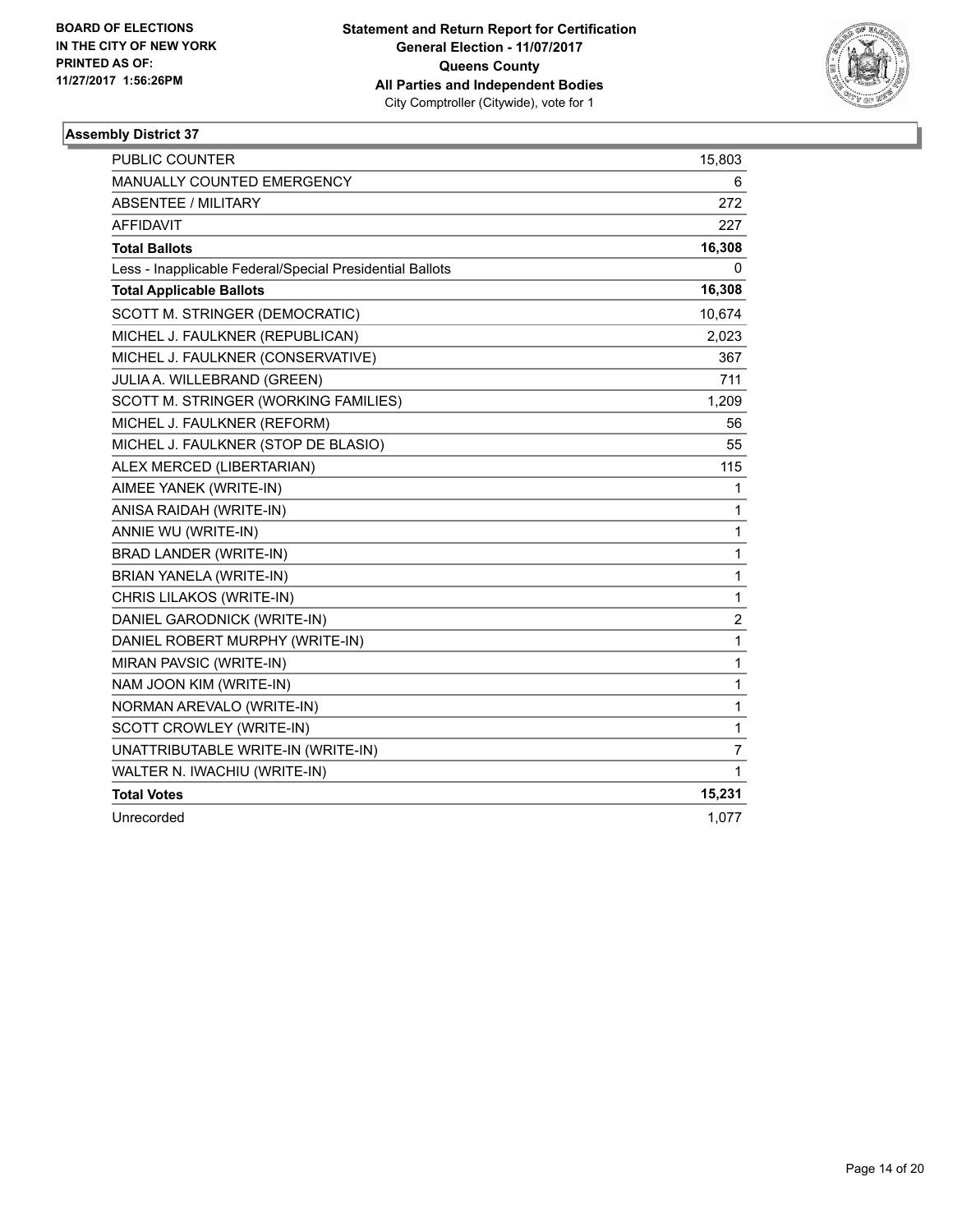

| <b>PUBLIC COUNTER</b>                                    | 10,926 |
|----------------------------------------------------------|--------|
| <b>MANUALLY COUNTED EMERGENCY</b>                        | 0      |
| <b>ABSENTEE / MILITARY</b>                               | 194    |
| <b>AFFIDAVIT</b>                                         | 150    |
| <b>Total Ballots</b>                                     | 11,270 |
| Less - Inapplicable Federal/Special Presidential Ballots | 0      |
| <b>Total Applicable Ballots</b>                          | 11,270 |
| SCOTT M. STRINGER (DEMOCRATIC)                           | 6,801  |
| MICHEL J. FAULKNER (REPUBLICAN)                          | 2,182  |
| MICHEL J. FAULKNER (CONSERVATIVE)                        | 479    |
| JULIA A. WILLEBRAND (GREEN)                              | 406    |
| SCOTT M. STRINGER (WORKING FAMILIES)                     | 549    |
| MICHEL J. FAULKNER (REFORM)                              | 29     |
| MICHEL J. FAULKNER (STOP DE BLASIO)                      | 50     |
| ALEX MERCED (LIBERTARIAN)                                | 81     |
| ANTHONY WEINER (WRITE-IN)                                | 1      |
| KRISTIN HAUSER (WRITE-IN)                                | 1      |
| UNATTRIBUTABLE WRITE-IN (WRITE-IN)                       | 4      |
| <b>Total Votes</b>                                       | 10,583 |
| Unrecorded                                               | 687    |

| <b>PUBLIC COUNTER</b>                                    | 7,789 |
|----------------------------------------------------------|-------|
| <b>MANUALLY COUNTED EMERGENCY</b>                        | 0     |
| ABSENTEE / MILITARY                                      | 129   |
| <b>AFFIDAVIT</b>                                         | 84    |
| <b>Total Ballots</b>                                     | 8,002 |
| Less - Inapplicable Federal/Special Presidential Ballots | 0     |
| <b>Total Applicable Ballots</b>                          | 8,002 |
| SCOTT M. STRINGER (DEMOCRATIC)                           | 5,327 |
| MICHEL J. FAULKNER (REPUBLICAN)                          | 1,040 |
| MICHEL J. FAULKNER (CONSERVATIVE)                        | 173   |
| JULIA A. WILLEBRAND (GREEN)                              | 292   |
| SCOTT M. STRINGER (WORKING FAMILIES)                     | 474   |
| MICHEL J. FAULKNER (REFORM)                              | 32    |
| MICHEL J. FAULKNER (STOP DE BLASIO)                      | 14    |
| ALEX MERCED (LIBERTARIAN)                                | 27    |
| DEREK JETER (WRITE-IN)                                   | 1     |
| UNATTRIBUTABLE WRITE-IN (WRITE-IN)                       | 1     |
| VICTORIA CHAVEZ (WRITE-IN)                               | 1     |
| <b>Total Votes</b>                                       | 7,382 |
| Unrecorded                                               | 620   |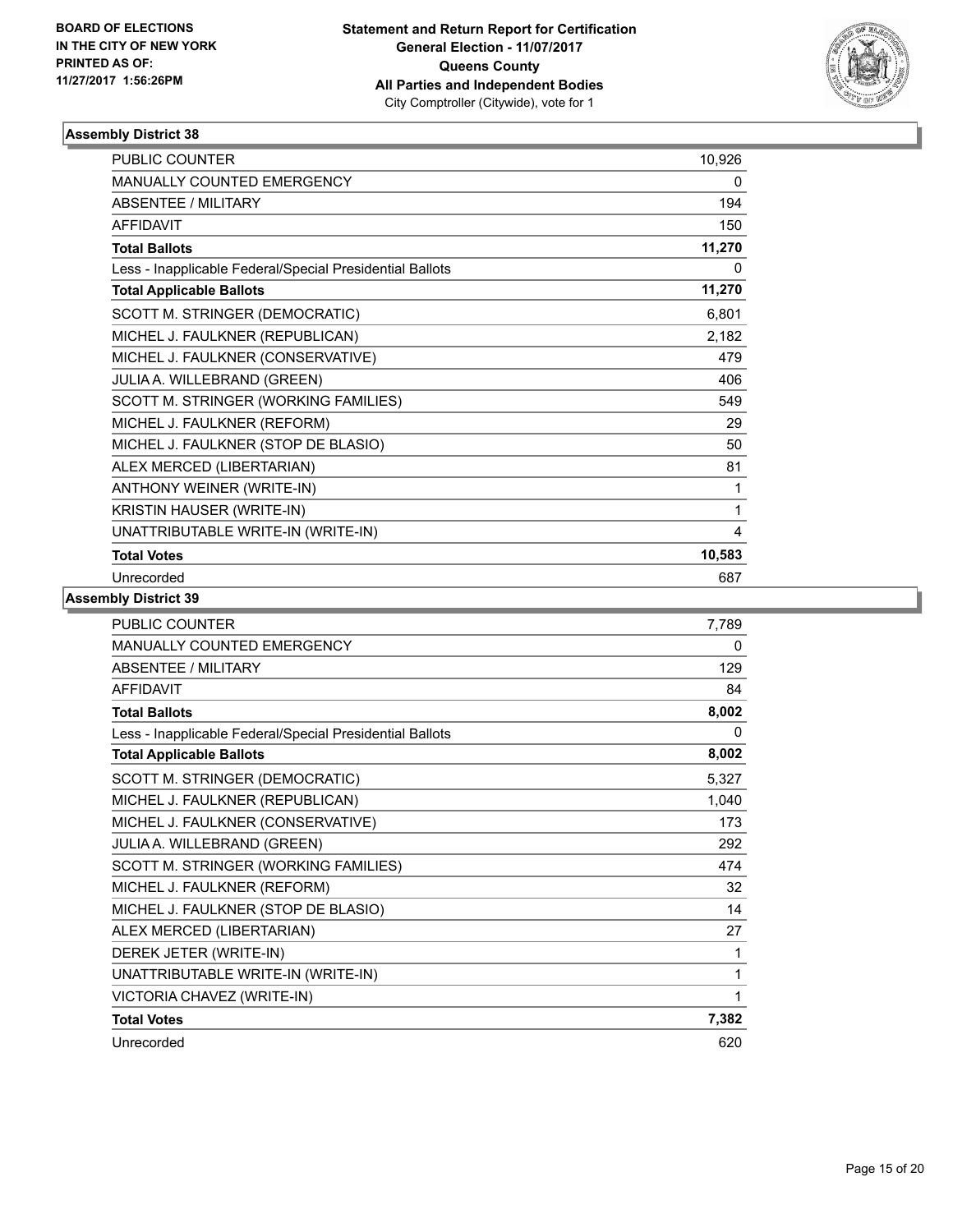

| <b>PUBLIC COUNTER</b>                                    | 9.647          |
|----------------------------------------------------------|----------------|
| MANUALLY COUNTED EMERGENCY                               | 0              |
| <b>ABSENTEE / MILITARY</b>                               | 309            |
| <b>AFFIDAVIT</b>                                         | 67             |
| <b>Total Ballots</b>                                     | 10,023         |
| Less - Inapplicable Federal/Special Presidential Ballots | 0              |
| <b>Total Applicable Ballots</b>                          | 10,023         |
| SCOTT M. STRINGER (DEMOCRATIC)                           | 5,620          |
| MICHEL J. FAULKNER (REPUBLICAN)                          | 2,326          |
| MICHEL J. FAULKNER (CONSERVATIVE)                        | 460            |
| JULIA A. WILLEBRAND (GREEN)                              | 315            |
| SCOTT M. STRINGER (WORKING FAMILIES)                     | 299            |
| MICHEL J. FAULKNER (REFORM)                              | 51             |
| MICHEL J. FAULKNER (STOP DE BLASIO)                      | 35             |
| ALEX MERCED (LIBERTARIAN)                                | 62             |
| AL LUMANATI (WRITE-IN)                                   | 1              |
| CHRISTOPHER GALLIGAN (WRITE-IN)                          | 1              |
| JOHN LIU (WRITE-IN)                                      | $\mathbf{1}$   |
| MARIANO RIVERA (WRITE-IN)                                | 1              |
| MICKEY MOUSE (WRITE-IN)                                  | 1              |
| PETER DURKOVIC (WRITE-IN)                                | $\mathbf{1}$   |
| RANDY WHITING ROGERS (WRITE-IN)                          | 1              |
| SAL F. ALBANESE (WRITE-IN)                               | 1              |
| UNATTRIBUTABLE WRITE-IN (WRITE-IN)                       | $\overline{2}$ |
| WILLIAM BAREFIELD (WRITE-IN)                             | 1              |
| <b>Total Votes</b>                                       | 9,179          |
| Unrecorded                                               | 844            |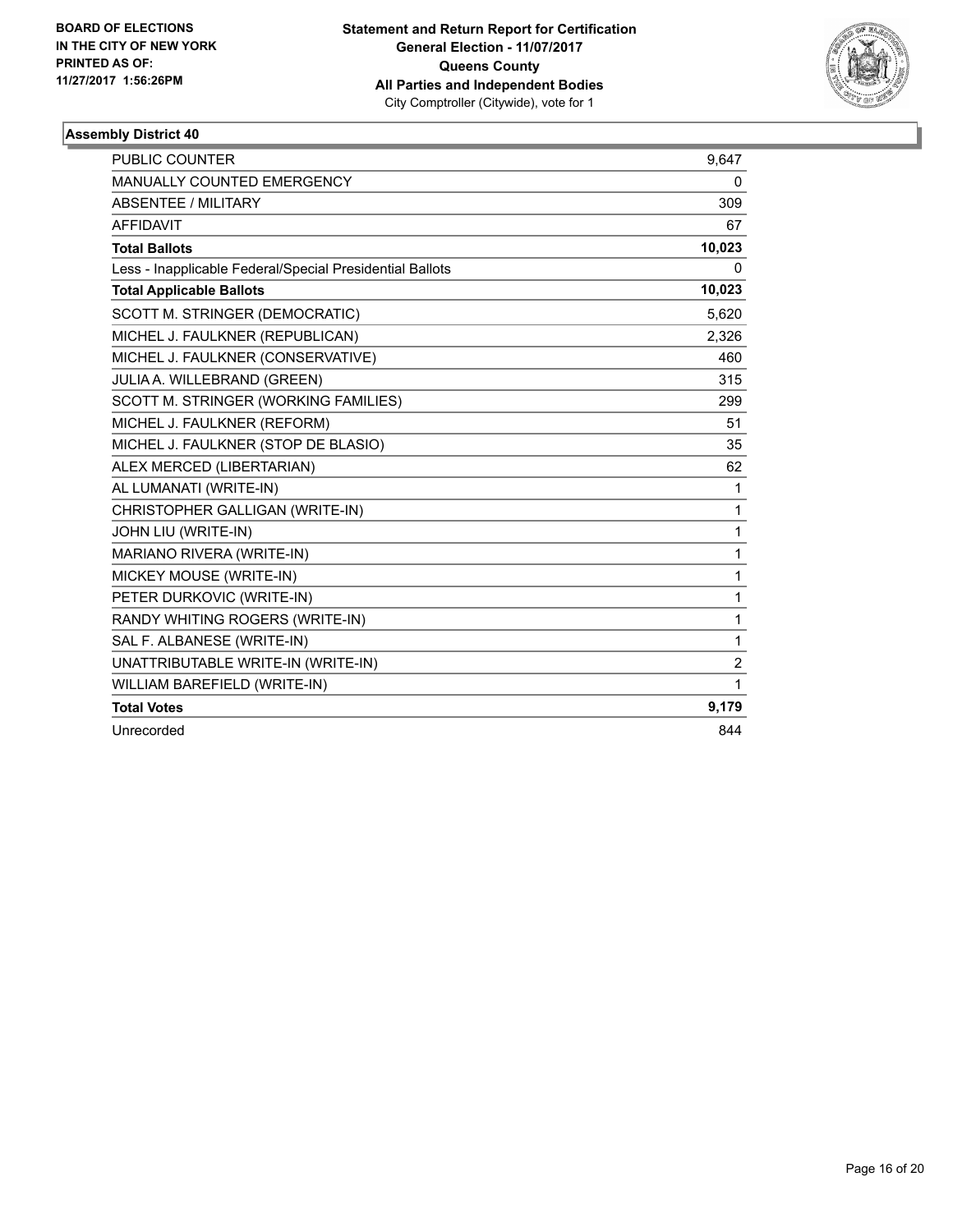

# **Total for City Comptroller (Citywide) - Queens County**

| <b>PUBLIC COUNTER</b>                                    | 275,543      |
|----------------------------------------------------------|--------------|
| <b>MANUALLY COUNTED EMERGENCY</b>                        | 16           |
| <b>ABSENTEE / MILITARY</b>                               | 7,864        |
| AFFIDAVIT                                                | 2,707        |
| <b>Total Ballots</b>                                     | 286,130      |
| Less - Inapplicable Federal/Special Presidential Ballots | 0            |
| <b>Total Applicable Ballots</b>                          | 286,130      |
| SCOTT M. STRINGER (DEMOCRATIC)                           | 185,893      |
| MICHEL J. FAULKNER (REPUBLICAN)                          | 50,132       |
| MICHEL J. FAULKNER (CONSERVATIVE)                        | 10,386       |
| JULIA A. WILLEBRAND (GREEN)                              | 7,737        |
| SCOTT M. STRINGER (WORKING FAMILIES)                     | 11,495       |
| MICHEL J. FAULKNER (REFORM)                              | 878          |
| MICHEL J. FAULKNER (STOP DE BLASIO)                      | 1,012        |
| ALEX MERCED (LIBERTARIAN)                                | 1,503        |
| ADAM MIRE (WRITE-IN)                                     | 1            |
| ADAM REESE (WRITE-IN)                                    | 1            |
| AIMEE YANEK (WRITE-IN)                                   | 1            |
| AKEEM BROWDER (WRITE-IN)                                 | 1            |
| AL LUMANATI (WRITE-IN)                                   | 1            |
| ALAN STARK (WRITE-IN)                                    | 1            |
| AMADAO DIALLO (WRITE-IN)                                 | 1            |
| ANISA RAIDAH (WRITE-IN)                                  | 1            |
| ANNIE WU (WRITE-IN)                                      | 1            |
| ANTHONY WEINER (WRITE-IN)                                | 1            |
| ANTRON MCCRAY (WRITE-IN)                                 | 1            |
| BARRY GREENSPAN (WRITE-IN)                               | 1            |
| BERNIE SANDERS (WRITE-IN)                                | 1            |
| <b>BO DIETL (WRITE-IN)</b>                               | 1            |
| BRAD LANDER (WRITE-IN)                                   | 1            |
| BRIAN YANELA (WRITE-IN)                                  | 1            |
| <b>BRUCE BARONOFF (WRITE-IN)</b>                         | $\mathbf{1}$ |
| <b>BUGS BUNNY (WRITE-IN)</b>                             | 1            |
| BUTLER RICHARD (WRITE-IN)                                | 1            |
| CAMILE HANDY (WRITE-IN)                                  | 1            |
| CATHERINE C. SAUNDERS (WRITE-IN)                         | 1            |
| CHEDOZE CHEYERE (WRITE-IN)                               | 1            |
| CHRIS LILAKOS (WRITE-IN)                                 | 1            |
| CHRISTOPHER GALLIGAN (WRITE-IN)                          | 1            |
| CHRISTOPHER M. MASTROSIMONE (WRITE-IN)                   | 1            |
| COOKIE MONSTER (WRITE-IN)                                | 2            |
| CRAIG EUGENE BOYER (WRITE-IN)                            | 1            |
| DANIEL GARODNICK (WRITE-IN)                              | 2            |
| DANIEL ROBERT MURPHY (WRITE-IN)                          | 1            |
| DAVID FARBER (WRITE-IN)                                  | 1            |
| DAVID P. SEGRE (WRITE-IN)                                | 1            |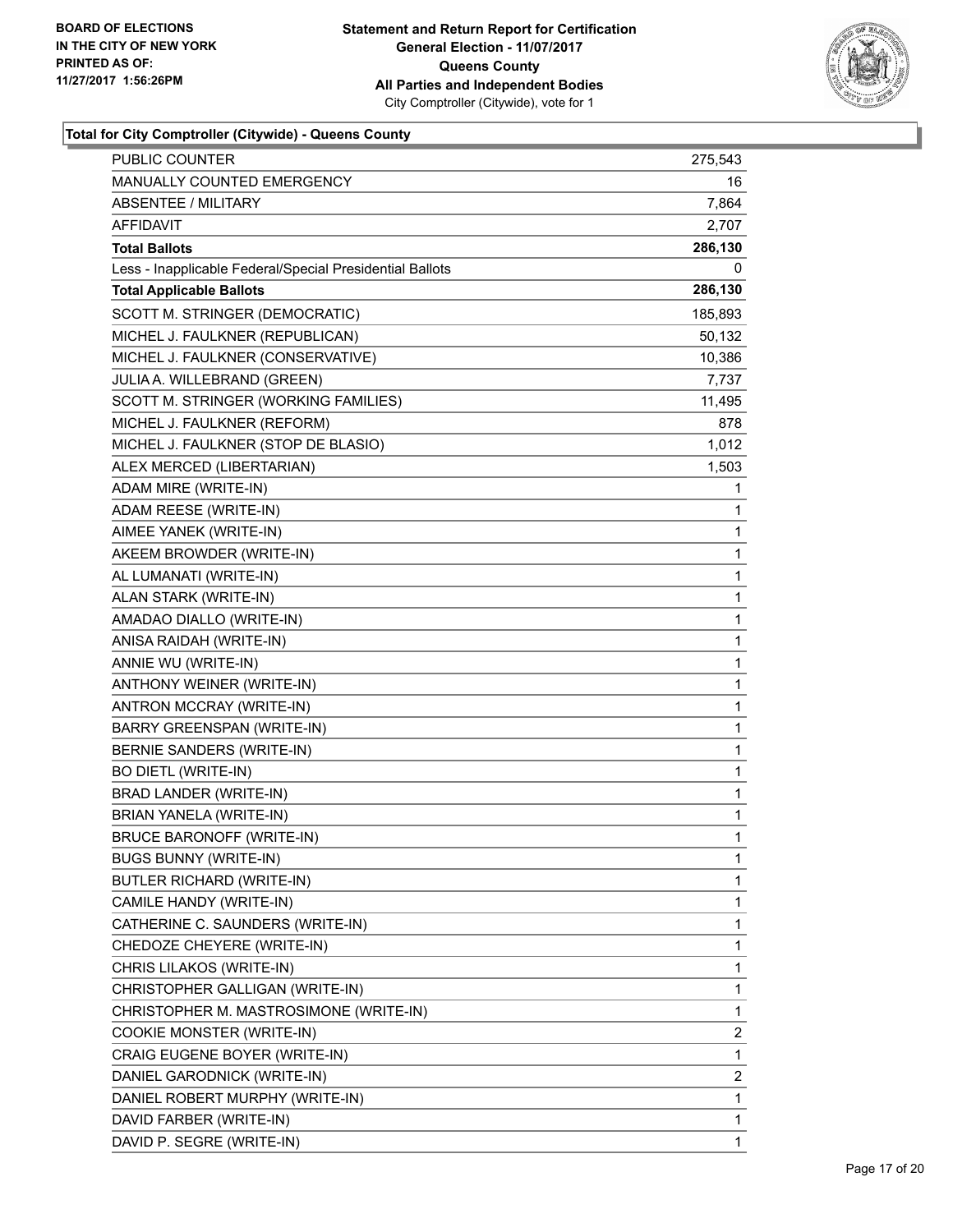

# **Total for City Comptroller (Citywide) - Queens County**

| DEREK JETER (WRITE-IN)             | 1              |
|------------------------------------|----------------|
| DOMENIC M. RECCHIO SR (WRITE-IN)   | 1              |
| DONALD DUCK (WRITE-IN)             | 2              |
| DONALD TRUMP (WRITE-IN)            | 2              |
| DWIGHT DICKSON (WRITE-IN)          | 1              |
| ELIO FORCINA (WRITE-IN)            | $\mathbf{2}$   |
| ELLIOT SPITZER (WRITE-IN)          | 3              |
| ERIC A. CAMPBELL (WRITE-IN)        | 1              |
| ERIC ADAMS (WRITE-IN)              | 1              |
| ERIC GARNER (WRITE-IN)             | 1              |
| ESTHER PEIHES (WRITE-IN)           | 1              |
| FARHAN HAQUE (WRITE-IN)            | 1              |
| <b>GEOFFREY METH (WRITE-IN)</b>    | 1              |
| <b>GEORGE METESKY (WRITE-IN)</b>   | 1              |
| <b>GERARD MIDDLETON (WRITE-IN)</b> | 1              |
| <b>GREEN ARROW (WRITE-IN)</b>      | 1              |
| HIRAM MONSERRATE (WRITE-IN)        | 1              |
| HOWARD STERN (WRITE-IN)            | 1              |
| HULK HOGAN (WRITE-IN)              | 1              |
| JACQUELINE RIOS (WRITE-IN)         | 1              |
| JAMES R. MCMANUS (WRITE-IN)        | 1              |
| JEHOVAH'S KINGDOM (WRITE-IN)       | 1              |
| JENNETTE TARIK (WRITE-IN)          | 1              |
| JESUS CHRIST (WRITE-IN)            | 1              |
| JOANN WHITEHEAD (WRITE-IN)         | 1              |
| JOEL BLUMENFELD (WRITE-IN)         | 1              |
| JOHN J. DORDY (WRITE-IN)           | 1              |
| JOHN L. BURNETT (WRITE-IN)         | 1              |
| JOHN LIU (WRITE-IN)                | 1              |
| JOHN VERCO (WRITE-IN)              | 1              |
| JOHN W. CRONIN (WRITE-IN)          | 1              |
| JOSEF WASNER (WRITE-IN)            | 1              |
| JOSEPH MARTHONE (WRITE-IN)         | 1              |
| JOSEPH TROINA (WRITE-IN)           | 1              |
| KENNETH SHELTON (WRITE-IN)         | $\overline{2}$ |
| KEVIN LOZANO (WRITE-IN)            | 1              |
| KRISTIN HAUSER (WRITE-IN)          | 1              |
| LEW SIMON (WRITE-IN)               | 1              |
| MARIANO RIVERA (WRITE-IN)          | 1              |
| MARK J. BIBLIS (WRITE-IN)          | 1              |
| MAURICE PINZOL (WRITE-IN)          | 1              |
| MAYLIN CAMPBELL (WRITE-IN)         | 1              |
| MELANIE GROSS (WRITE-IN)           | 1              |
| MICHAEL BLOOMBERG (WRITE-IN)       | 2              |
| MICHAEL IVORY (WRITE-IN)           | 1              |
| MICHAEL WARANTZ (WRITE-IN)         | $\mathbf{1}$   |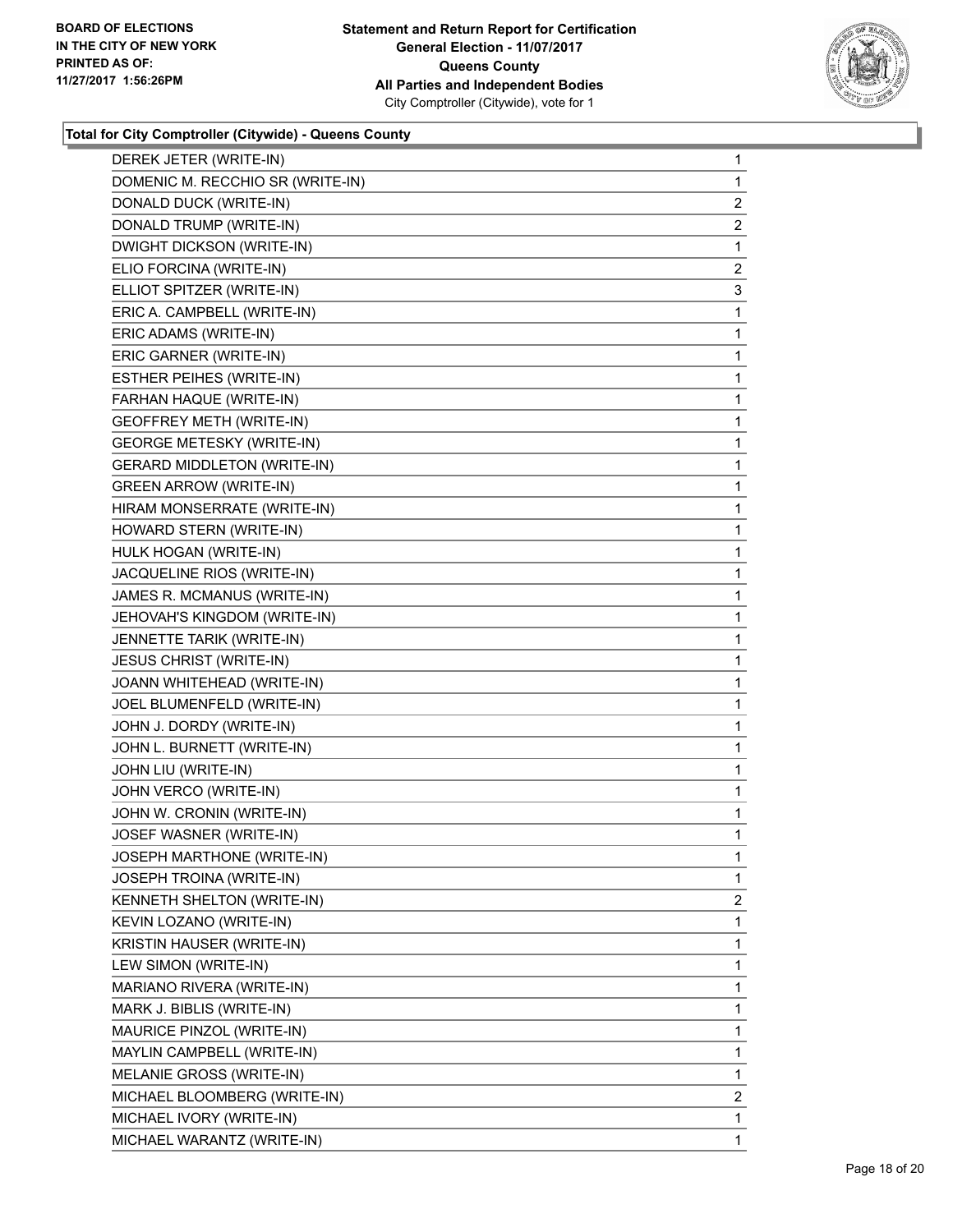

# **Total for City Comptroller (Citywide) - Queens County**

| MICKEY MOUSE (WRITE-IN)                   | 2       |
|-------------------------------------------|---------|
| MIKE MILLER (WRITE-IN)                    | 1       |
| MIRAN PAVSIC (WRITE-IN)                   | 1       |
| NAM JOON KIM (WRITE-IN)                   | 1       |
| NORMAN AREVALO (WRITE-IN)                 | 1       |
| OSASUMWEN ASEMOTA (WRITE-IN)              | 1       |
| OWEN BENJAMIN SMITH (WRITE-IN)            | 1       |
| PETER DURKOVIC (WRITE-IN)                 | 1       |
| PETER GLEASON (WRITE-IN)                  | 1       |
| PHILIP M. MCGRORY (WRITE-IN)              | 1       |
| RACHEL MADDOW (WRITE-IN)                  | 1       |
| RANDY WHITING ROGERS (WRITE-IN)           | 1       |
| ROBBIE GOSINE (WRITE-IN)                  | 2       |
| ROBERT WOODSON (WRITE-IN)                 | 1       |
| SAL F. ALBANESE (WRITE-IN)                | 1       |
| SAMAD NEWAZ (WRITE-IN)                    | 1       |
| SCOTT CROWLEY (WRITE-IN)                  | 1       |
| SCOTT SIEBER (WRITE-IN)                   | 1       |
| SHOSHANA RUBIN (WRITE-IN)                 | 1       |
| STEPHANY BATISTA (WRITE-IN)               | 1       |
| SUSAN S. LEE (WRITE-IN)                   | 1       |
| THEONI KOSEFAS (WRITE-IN)                 | 1       |
| TUCAN SAM (WRITE-IN)                      | 1       |
| UNATTRIBUTABLE WRITE-IN (WRITE-IN)        | 73      |
| UNCOUNTED WRITE-IN PER STATUTE (WRITE-IN) | 2       |
| VICTORIA CHAVEZ (WRITE-IN)                | 1       |
| VIN DIESEL (WRITE-IN)                     | 1       |
| VIOLA PLUMMER (WRITE-IN)                  | 1       |
| VISHNU R MAHADEO (WRITE-IN)               | 1       |
| WALTER N. IWACHIU (WRITE-IN)              | 1       |
| WARREN BUFFET (WRITE-IN)                  | 1       |
| WILLIAM BAREFIELD (WRITE-IN)              | 1       |
| WILLIAM MCGRIFF (WRITE-IN)                | 1       |
| WILLIE L. BAKER (WRITE-IN)                | 1       |
| WILLIE MAYS (WRITE-IN)                    | 1       |
| <b>Total Votes</b>                        | 269,232 |
| Unrecorded                                | 16,898  |